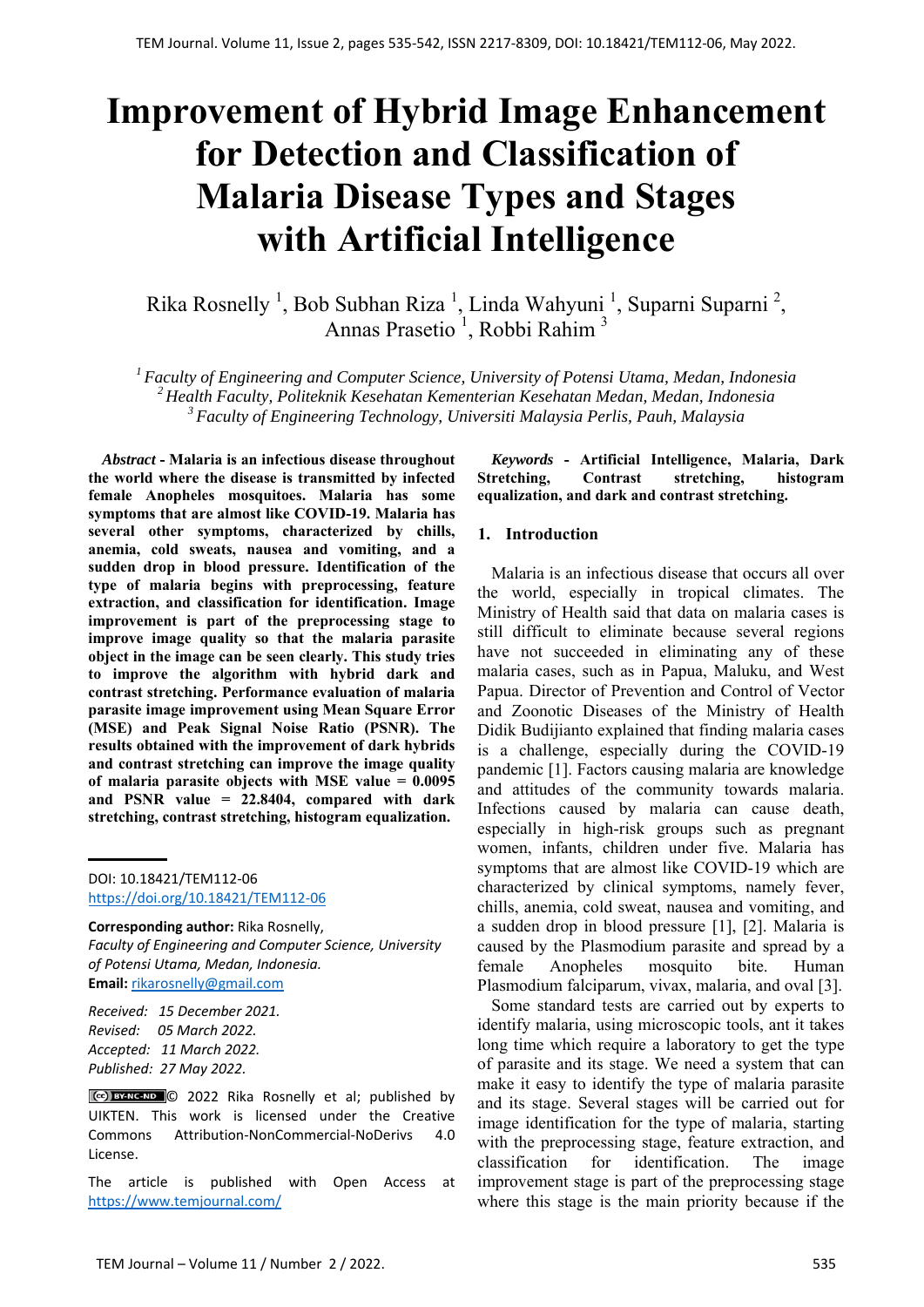malaria parasite image has good image quality, then for the next stage it can produce good results so that it will produce a high accuracy value.

Several studies using thick and thin blood smears for malaria detection have improved image quality. Sabir [4] using image brightness by increasing or decreasing a constant for each pixel in the image so that the histogram shifts in the application of the malaria parasite. Salamah [5] claims that enhancement of thick blood was achieved by contrast and edge correction. Contrast correction is accomplished by combining global and local contrast correction techniques, namely Dark Stretching and Contrast Limited Adaptive Histogram Equalization (CLAHE). While the edge correction algorithm employs Unsharp Masking Filtering (UMF) to smooth the edges of objects in microscopic images of malaria patients. Rakshit [6] used Sobel and Harris corner point detection to detect blood images with several forms of plasmodium, namely ring, trophozoite, merozoite, schizont. Khatkar [7] conducted biomedical image research using SIFT as well as D'Mayer and Coieflet wavelets to improve image quality. Hanif [8] used dark stretching on thick blood images, Nasir [9] used linear contrast stretching and modification of thin blood smears. According to Das [10], to increase the contrast of thick blood smears, illumination correction was performed using the red and blue channels by multiplying the intensity of each channel by the appropriate gain using a combination of gaussian low pass filtering, adaptive histogram equalization, and

the h-minima transform. To improve the quality of thin blood smear images, this study uses a hybrid image improvement method that combines dark stretching and contrast stretching by increasing the value of the constant. MSE and PSNR values were used to evaluate the performance of a malaria parasite image improvement method. The greater the MSE value, the poorer the display on the resulting image. In contrast, the lower the MSE value, the better the display on the resulting image. The higher the PSNR value, the better the image display results obtained after image repair. The lower the PSNR value, on the other hand, the worse the results obtained in the image repair result. MSE and PSNR have an inverse relationship; the higher the PSNR value, the lower the MSE value [11].

## **2. Research Methodology**

This image quality improvement research uses several stages, where the malaria parasite image data obtained is primary data, originating from the Health Laboratory of North Sumatra Province and photographed using a digital microscope at the Health Polytechnic of North Sumatra. The image of the malaria parasite with four species, namely falciparum, vivax, malaria, and ovale, and for each species has four stages, namely ring, trophozoite, schizont, gametocyte. The image data infected with malaria amounted to 402 images consisting of 4 types of malaria parasites with 4 stages. The proposed system design can be seen in Figure 1.



*Figure 1. Design model for improvement malaria parasite image enhancement methods (This is a design model for developing a malaria parasite image enhancement method and few process).* 

## *2.1.Image Data Acquisition*

At this stage, we present the collection of malaria parasite image data. Starting with data on malaria parasite preparations sourced from the North Sumatra Provincial Health Laboratory, which was already contained in the preparations that had been given Giemsa staining. Furthermore, it is dripped with immersion oil, where the immersion oil serves to sharpen or clarify objects. Then the image is taken using a digital microscope with a magnification of 1000 times. The image can be seen on the monitor

screen were in the image-taking process, accompanied by Health Laboratory officers to be able to find out the object, especially the type of malaria parasite. The types of malaria parasites used consisted of four types of malaria parasites namely vivax, ovale, falciparum, malaria and each type of malaria parasite had four stages, namely ring, trophozoite, schizont, gametocyte. Pictures of the types of malaria parasites and their stages can be seen in Figure 1.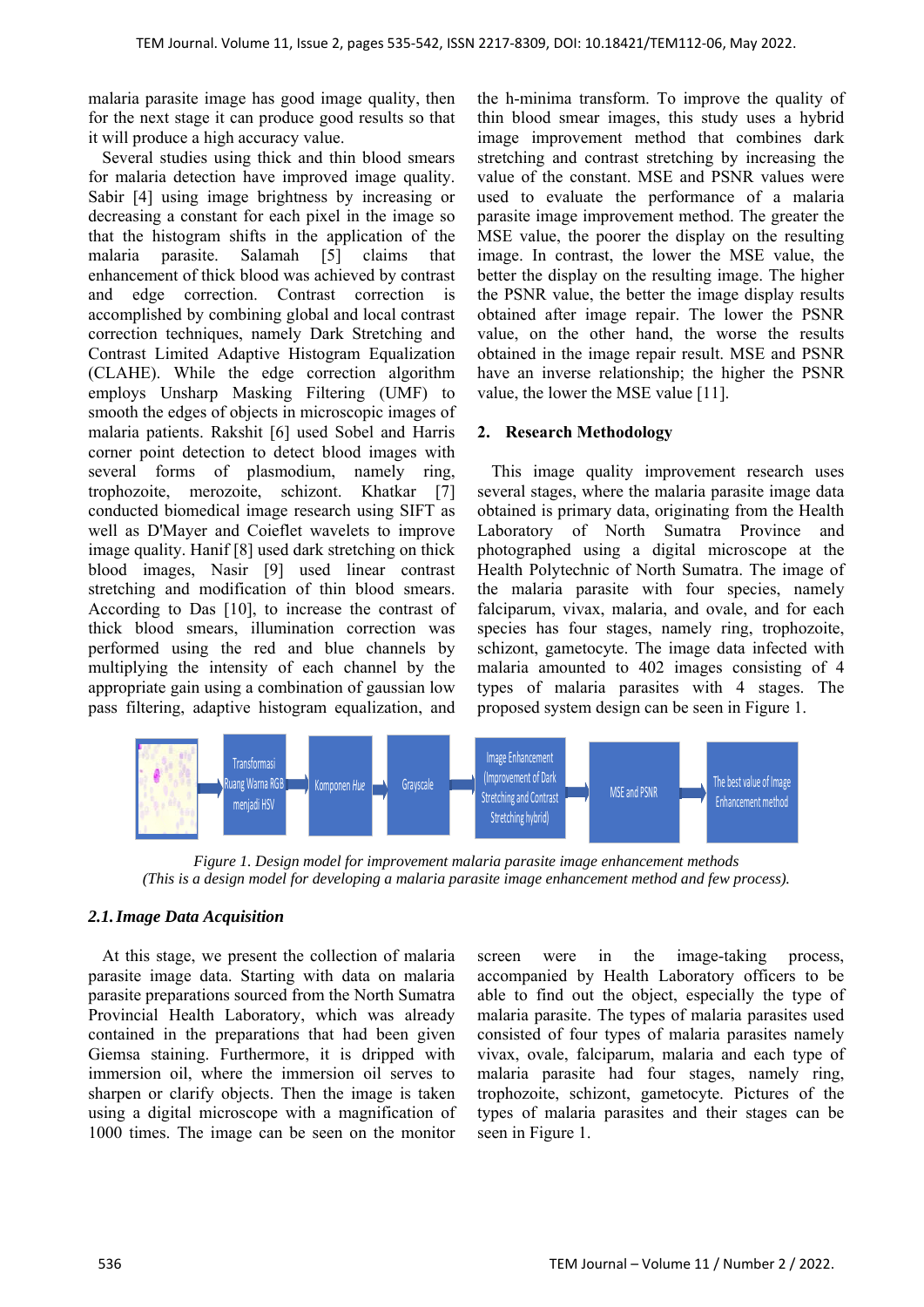

*Figure 2. Image of Malaria Parasites Falciparum, Ovale, Vivax, Malariae with four stages* 

Figure 2 shows the image of malaria parasites falciparum, ovale, vivax, malaria with ring stage, trophozoites, schizonts, gametocytes. At the ring stage, it can be seen from its shape, which is ringshaped and looks smooth and thin. This ring shape usually has one or two chromatin. There is usually no enlargement of the infected red blood cells but in ring-staged vivax malaria, the infected red blood cells are often larger than the infected red blood cells. In ovale malaria parasites, vacuoles are often seen.

The trophozoite stage, in the falciparum malaria parasite, does not appear to have changed shape, which is a ring-like shape but is thicker and denser. The amount of chromatin pigment may also increase and have a dense, amoeboid shape. There is a Schaffner point, the pigment tends to be smooth and brown. Infected red blood cells are usually larger than uninfected red blood cells. In this type of malaria parasite, malaria has a characteristic that is ribbon-shaped, chromatin is round and the cytoplasm is usually dense without vacuoles. The pigment is usually rough. In the malaria parasite ovale, the pink core is dilated and James's spots are seen in large numbers and rough.

At the schizont stage, the falciparum malaria parasite contains merozoites. In mature schizonts, it usually accounts for about 2/3 of the infected red blood cells. In schizont stage vivax malaria there are merozoites, each containing a chromatin dot. At this stage, the infected red blood cells become larger. The malaria parasite contains merozoites, often arranged in irregular clusters. In the ovale malaria parasite, the nucleus is slightly larger and each nucleus is followed by the cytoplasm.

At the gametocyte stage, the falciparum malaria parasite is usually crescent-shaped. The cytoplasm is usually darker (female macrogametocytes), bluer, the cytoplasm of microgametocytes (male) is usually paler. Vivax malaria is usually spherical and fills the host cell. Infected red blood cells are usually larger than normal red blood cells. The cytoplasm is dark blue and contains brown pigment. Scuffner's point can be seen with proper staining. In malaria, there is no enlargement of infected red blood cells. The cytoplasm is blue and chromatin is red. In malaria, the ovale is round and sometimes looks like James bit.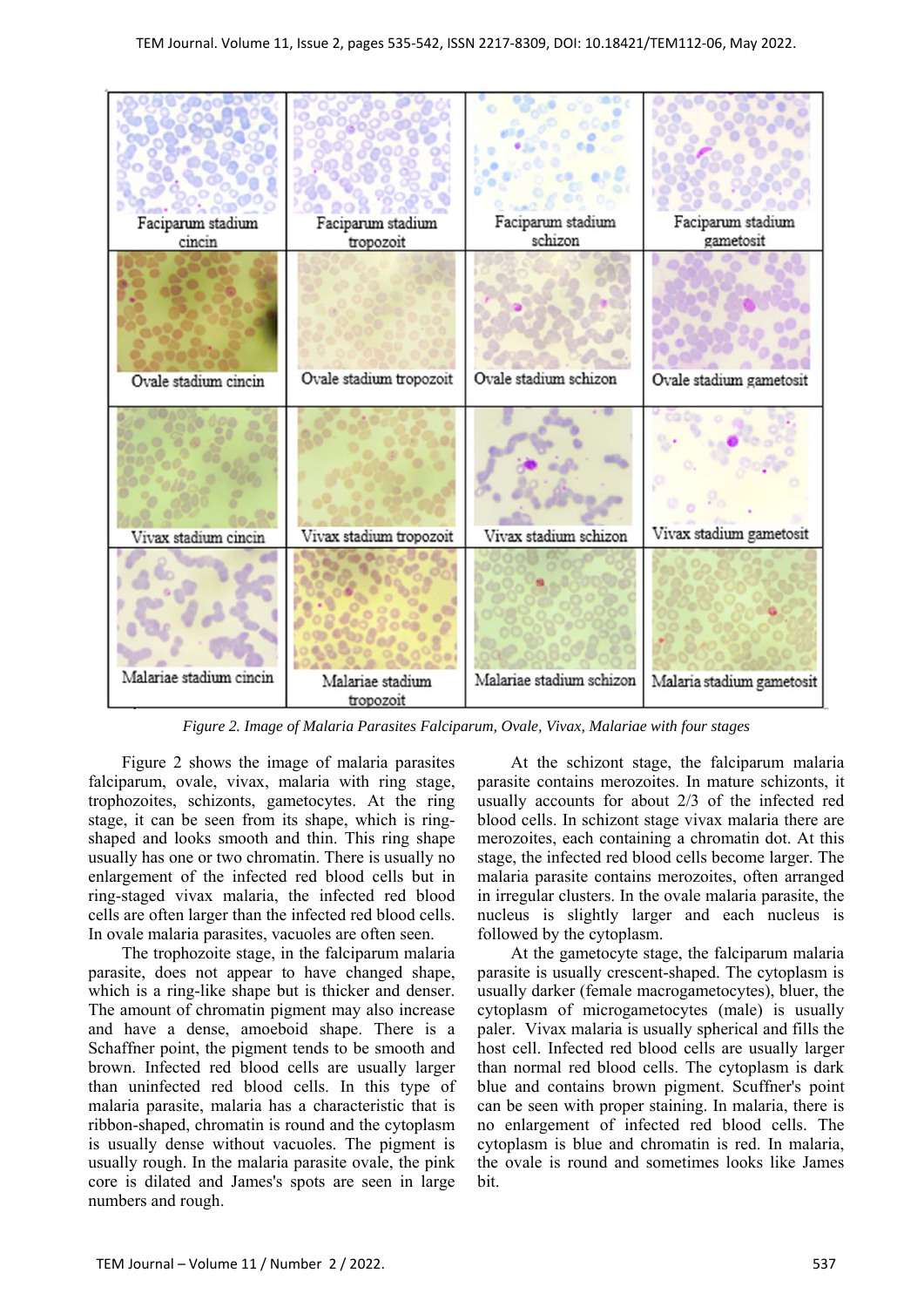### *2.2.RGB to HSV Color Space Transformation*

After taking the malaria parasite image, the next step is to transform the HSV (Hue Saturation Value) color space, starting from converting the RGB (Red Green Blue) color space to HSV. Hue is the actual

color, Saturation is the purity of the color, Value is the brightness of the color. The advantage of using the HSV color space is that several colors are the same as those captured by the human senses. HSV image formulation can be seen in equations 1 to 4 [12], [13].

$$
H = \begin{cases} \theta & \text{if } B \le G \\ 360 & \theta \text{ if } B > G \end{cases}
$$
 (1)

$$
= \cos^{-1}\left\{\frac{\frac{1}{2}\left[(R-G)+(R-B)\right]}{\left[(R-G)^2+(R-B)\left((G-B)\right)\right]^{1/2}}\right\} \tag{2}
$$

$$
S = \begin{cases} 0 & \text{if } R = G + B \\ 1 - \frac{3}{(R + G + B)} [\min(R, G, B)] & \text{other} \end{cases}
$$
(3)  

$$
V = \frac{1}{3} (R + G + B)
$$
(4)

#### *2.3.Transforming Hue component to Grayscale*

Furthermore, the Hue component is converted to grayscale which will then be used to improve the image of the malaria parasite.

#### *2.4.Image Repair*

In the image of the malaria parasite, there is still poor image quality, so here we use several image improvement methods to get an image that has good quality. Image improvement begins with calling the image from the grayscale image. This study analyzes the image improvement methods of histogram equalization, dark stretching, contrast stretching, and hybrid dark stretching with contrast stretching to get better image quality results.

Contrast stretching is part of the image improvement process that is point processing, meaning that this process depends on the intensity value of one pixel only, not on other pixels around it [14]. The contrast stretching function can be seen in Figure 2 [15].



*Figure 3. Contrast stretching function* 

In Figure 3, there is a change of the pixel contrast value from the original pixel, namely:

- 1. If the gray level is r1 r2 and s1 s2 the pixel contrast changes.
- 2. If  $r1=r2$  and  $s1=s2$ , the pixel contrast does not change.
- 3. Image thresholding if  $r1 = r2$  and  $s1 = 0$  and  $s2 =$ 255.

Histogram equalization (HE) is a popular image improvement technique that can be used to flatten histograms. HE can provide a larger difference in pixels so that the information in the image can be captured by the eye. The HE technique is divided into two categories, namely the global histogram method and the local histogram method [16]. Histogram alignment is obtained by changing the gray degree of a pixel (r) with a new gray degree (s) with the transformation function T, namely  $s = T(r)$ . The meaning is that r can be recovered from s by the inverse transformation  $r=T-1(s)$ , where  $0 \le s \le 1$ .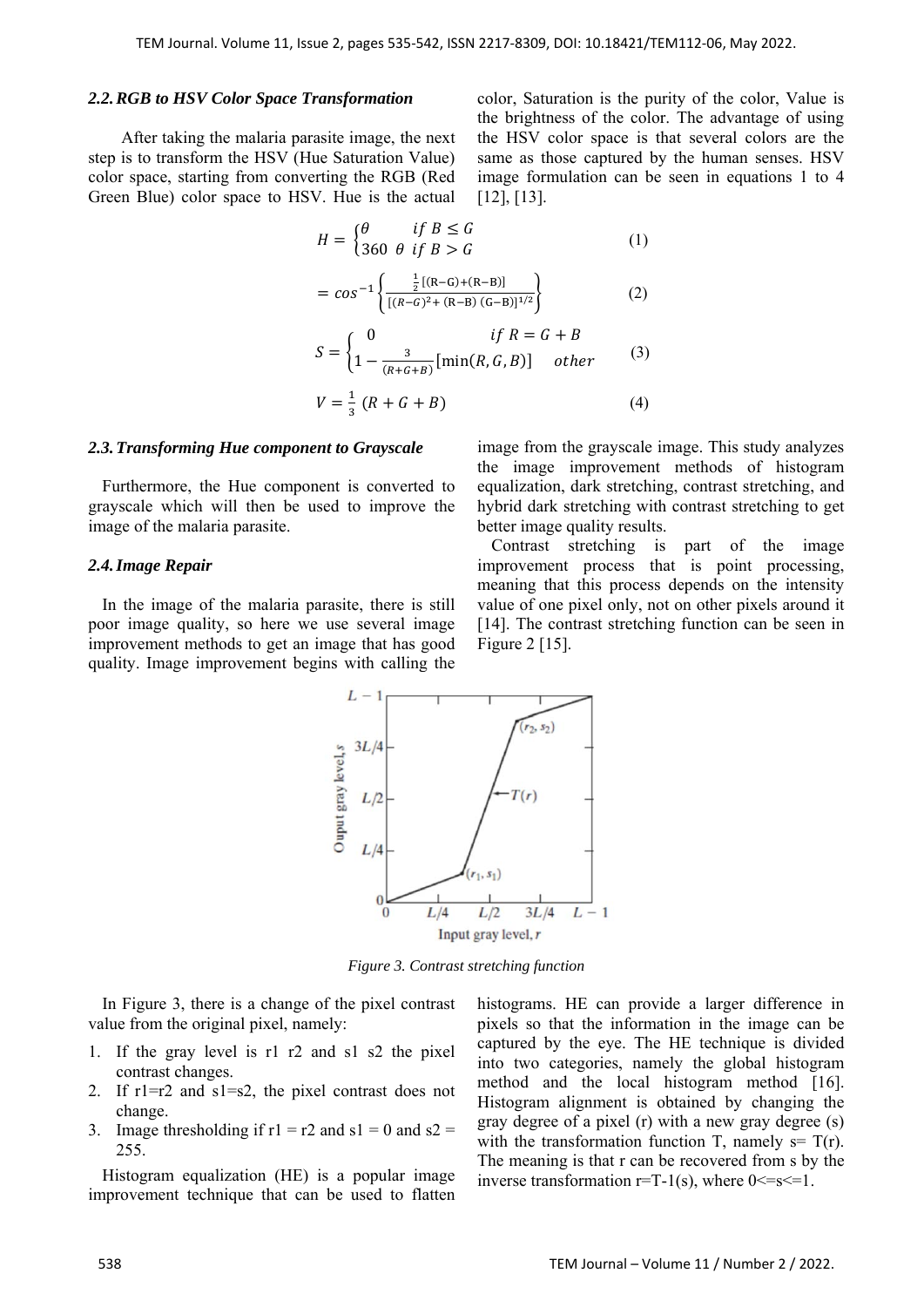The main target of histogram alignment is to obtain histogram equalization so that the degree of gray has a relatively equal number of pixels. The histogram alignment equation can be seen in equation 5 [17], [18].

image's brightness and contrast. The dark stretching technique uses the image's original brightness and contrast levels to adjust. Equations 6 and 7 show the dark and contrast stretching formulation [19], [20].

$$
p_r(r_k) = \frac{n_k}{n} \text{dalam hal ini } r_k = \frac{k}{L-1}, 0 \le k \le L-1, (5)
$$

where the gray degree (k) is normalized to the largest gray degree (L-1). The value of r  $k = 0$  represents black, and  $r_k = 1$  represents white on a grayscale.

Dark Stretching is a technique that uses autoscaling, a linear mapping function, to increase an

$$
I'(a,b) = \begin{cases} \frac{I(a,b)}{\tau h} x \, new \, Th & ; for I(a,b) < Th \\ \left[ \left( \frac{I(a,b) - Th}{255 - Th} x \, (255 - new \, Th) \right) \right] + new \, Th & ; for I(a,b) > Th \end{cases} \tag{6}
$$
\n
$$
I'(a,b) = \begin{cases} \frac{I(a,b) - Th}{255 - Th} x \, new \, Th & ; for I(a,b) < Th \\ \left[ \left( \frac{I(a,b) - Th}{255 - Th} x \, (255 - new \, Th) \right) \right] ; for I(a,b) > Th \end{cases} \tag{7}
$$

The output and input pixel intensities are I'(a,b). The stretching factor is new Th. The dark stretching process tends to stretch values above the threshold. Figure 4 depicts dark and contrast stretching.



*Figure 4. Dark Stretching dan Contrast Stretching Process* 

Figure 4 shows the hybrid process of dark and contrast stretching methods by providing a new threshold which is a stretching factor. The development which is a novelty in this research is the development of an image improvement method using a hybrid of dark and contrast stretching methods as well as algorithm improvement on dark and contrast stretching by increasing constant values. The development of a hybrid algorithm for the dark and contrast stretching methods can be seen in Figure 5.

```
Dark Stretching and Contrast Stretching Algorithm 
1. Call the HSV color space transformed image : Hue 
2. Determine the pixel intensity (dark stretching): 
  Img_adj = imadjust(Img_Hue,[graythresh(Img_Hue) 1]) 
3. Determine the level of gray level spread and increasing a constant value 
   (contrast stretching) 
  Img adj = 0.1 + imadjust(Img adj);
4. Save as dark and contrast stretching image 
5. Repeat Steps 1 to 5, for other images 
6. Finish
```
*Figure 5. Improvement of Hybrid algorithm of dark and contrast stretching method*

## *2.5.Performance Evaluation*

The MSE and Peak Signal to Noise Ratio are used to evaluate image improvement performance (PSNR). It is possible to measure the image quality improvement method by comparing the final image

to the original image, but it is difficult to detect abnormalities in medical images without a solid knowledge base. The MSE is calculated by comparing the pixels of the original image to the resultant image at the same pixel position. The PSNR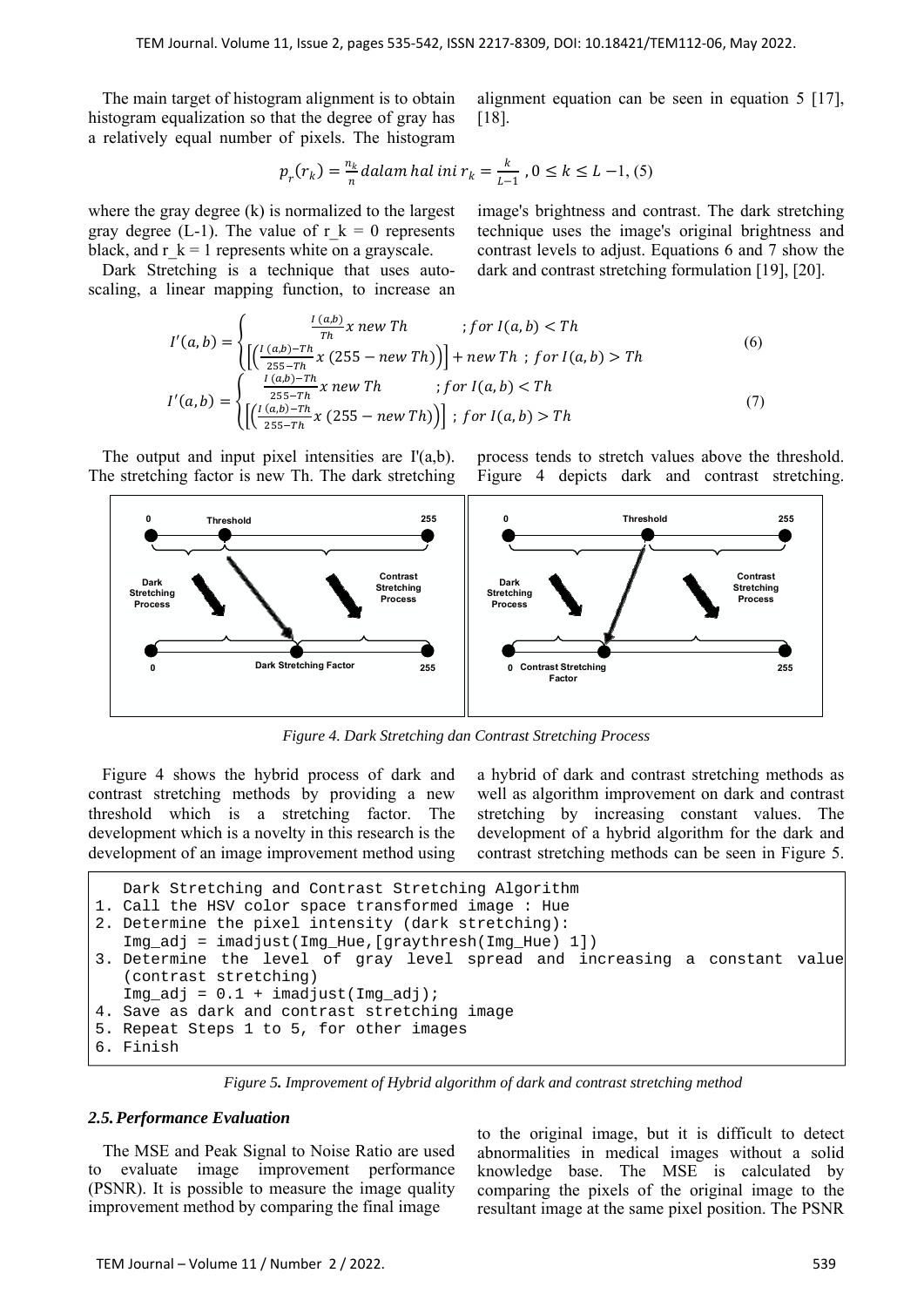is the maximum strength of the image signal to noise, which affects the representation accuracy [21], [22].

Equations 8 and 9 show the two performance measures.

$$
MSE = \frac{1}{AB} \sum_{x=1}^{A} \sum_{y=1}^{B} (g(x, y) - f(x, y))
$$
(8)

where  $g(x, y)$  is the image before the image repair and is  $f(x, y)$  is the image after repair.

$$
PSNR = 10log_{10}\left(\frac{(Max\,I^2)}{MSE}\right)
$$

**3. Results and Discussion** 

 $\frac{max_1}{MSE}$ ) malaria parasites with four types of malaria parasites The parasite images used are 402 images of where each type of parasite consists of four stages with a size of 2592 x 1944 pixels. An example of HSV color results for malaria parasite images can be seen in Figure 6.



*Figure 6. Example of the color space transformation of the malaria parasite image (a) RGB image, (b) Image converted from RGB to HSV* 

Figure 6(a) shows an RGB image, then it is converted to HSV (b). Transformation of RGB color space into HSV can be assumed coordinates R, G, B (0 or 1) which is a sequence of red, green, blue colors in the RGB color space, max is the maximum value of the value (red, green, blue), min is the value minimum of values (red, green, blue). After converting the color space to HSV, what is used in

the next stage is the Hue component, because the three HSV components are visually able to distinguish between objects and the background is the hue component where the hue component is obtained from the HSV image.

Based on equation 1 the results of the image of the malaria parasite transforming the HSV color space, namely the Hue component, can be seen in Figure 7.



*Figure 7. Example of the image of the malaria parasite transforming the HSV color space, namely the Hue component* 

Figure 7 is the result of the image of the malaria parasite transforming the HSV color space, namely the Hue component. In the picture, it can be seen that the parasite object has been distinguished from the background.

Furthermore, the conversion to grayscale is carried out and after getting the results of the grayscale image, it is continued to make improvements using contrast stretching, histogram equalization, dark stretching, hybrid dark stretching and contrast stretching methods. Examples of grayscale results and 4 image improvement methods can be seen in Figure 8.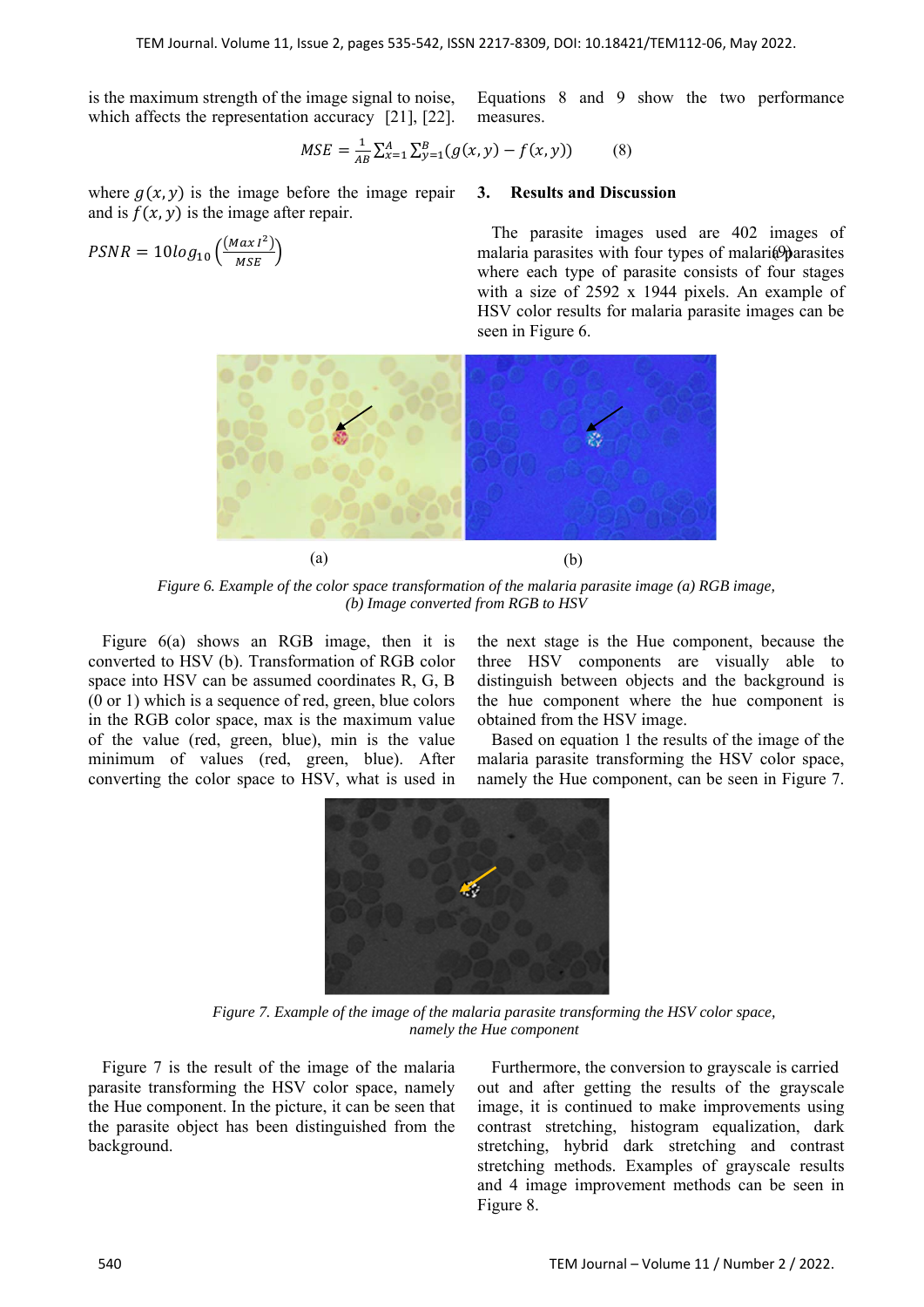

*Figure 8. Example of conversion results to grayscale and 4 image improvement methods* 

Figure 8 shows a sample of the malaria parasite image converted to grayscale, from the grayscale image then image correction is carried out where the contrast stretching results can be seen to have more contrast than the grayscale results. The histogram equalization results show that the malaria parasite image has become more uniform, dark results stretching can be seen, the image increases the intensity of the image so that it distinguishes the object of the malaria parasite, as well as the results of hybrid dark stretching and contrast stretching.

The results of the four image improvement methods with 402 images were evaluated using MSE and PSNR. The results of the average MSE and PSNR values using contrast stretching, histogram equalization, dark stretching, and hybrid dark stretching and contrast stretching can be seen in Table 1.

*Table 1. Average MSE and PSNR values for image repair using Contrast Stretching, Histogram Equalization, Dark Stretching, and hybrid Dark Stretching & Contrast Stretching* 

| Number of     | <b>Contrast Stretching</b> |             | Histogram Equalization |             | Dark Stretching |             | Dark Stretching<br>andContrast<br>Stretching |             |
|---------------|----------------------------|-------------|------------------------|-------------|-----------------|-------------|----------------------------------------------|-------------|
| <i>images</i> | <b>MSE</b>                 | <b>PSNR</b> | <b>MSE</b>             | <b>PSNR</b> | <b>MSE</b>      | <b>PSNR</b> | <b>MSE</b>                                   | <b>PSNR</b> |
|               | Average                    | Average     | Average                | Average     | Average         | Average     | Average                                      | Average     |
|               |                            |             |                        |             |                 |             |                                              |             |
| 402           | 0.036158                   | 30.6815     | 0.083256               | 12.3006     | 0.0265          | 16.0495     | 0.0095                                       | 22.8404     |

Table 1 shows the average results of MSE and PSNR value using 402 images consisting of 4 types of malaria parasites namely falciparum, vivax, malaria, ovale with each having 4 stages, namely ring, trophozoite, schizont, and gametocyte. Based on Table 1, it can be seen that the results of a good image improvement method are hybrid dark stretching and contrast stretching, which have the smallest MSE value compared to dark stretching, contrast stretching, histogram equalization. Results are obtained using dark stretching and contrast stretching with MSE value  $= 0.0095$  and PSNR value  $= 22.8404.$ 

## **4. Conclusion**

Based on the description of the previous sections, the conclusions that can be drawn are:

- 1. By using 4 methods for improving the image of the malaria parasite, the development of a hybrid dark and contrast stretching method has a better image quality improvement.
- 2. The evaluation results show that using dark and contrast stretching is better with  $MSE = 0.0095$ and  $PSNR = 22.8404$ , while using contrast stretching shows  $MSE = 0.036158$  and  $PSNR =$  $30.6815$ , histogram equalization with MSE =  $0.083256$  and PSNR = 12.3006, dark stretching with  $MSE = 0.0265$  and  $PSNR = 16.0495$ .
- 3. The development of hybrid dark and contrast stretching methods can be used to segment and identify malaria parasites in 4 stages.